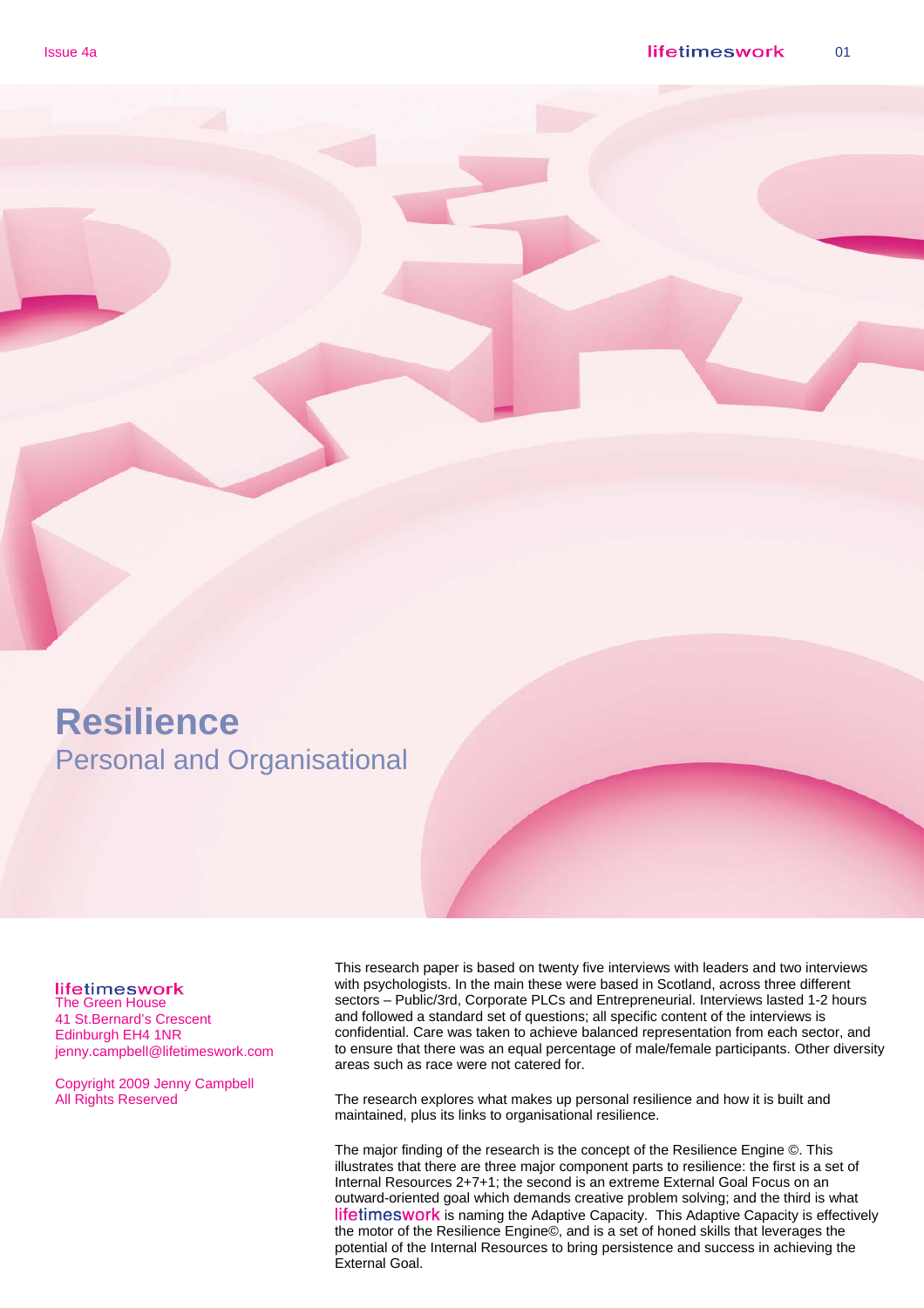

**'Resilience is how quickly you bounce back, how often you get a reoccurrence of the same problem.' David Strang** 

**'It's all dependent on what you have lost' Lewis Lyell** 

**'In unfamiliar situations, resilience takes time to build' John Leary Joyce** 

## **The Definition of Resilience**

Resilience is the ability to overcome setbacks and absorb any learning offered by those setbacks, quickly, and at the minimum cost. Resilience includes coping well with high levels of ongoing disruptive change, sustaining energy when under constant pressure, bouncing back easily from setbacks, overcoming adversity, changing ways of working to incorporate learning when old ways are no longer possible, and doing all of this without acting in dysfunctional or harmful ways.

When an individual is displaying all of these elements, they can be described as resilient. Those that are less resilient explain the definition in terms of only their ability to bounce back. Those who have a deeper experience and higher resilience, talk about absorbing the learning from the setback, and thereby changing their ways of living and working. Those who have very high resilience go one step further again, and talk about speed of response, and no or little personal or organisational cost.

There is an even further level of resilience, where a person transforms an extreme challenge into an opportunity and achieves good outcomes from the setback even in the face of extreme loss. Al Siebert, Director of the Resilience Centre in the USA, refers to this as 'Talent for Serendipity', where individuals discover accidental good fortune even within the worst kind of situation. The lifetimeswork research implies that this is an outcome of sustained resilience, and is not itself a separate skill to learn.

The scientific definition of resilience gives us a significantly different angle. The resilience property of a material is the maximum energy that can be stored elastically – it is the ability of the material to absorb energy when deformed elastically and then, when removing the load, to have this energy recovered. This definition challenges us to think about increasing our resilience by absorbing energy and being ready to release that energy whenever required.

## **Building Resilience**

Resilience is built through a number of differing kinds of experience. Lewis Lyell, one of the participants in the research, illustrated the whole challenge of resilience using the following graph.

### **lifetimeswork Resilience: The Setback Curve**



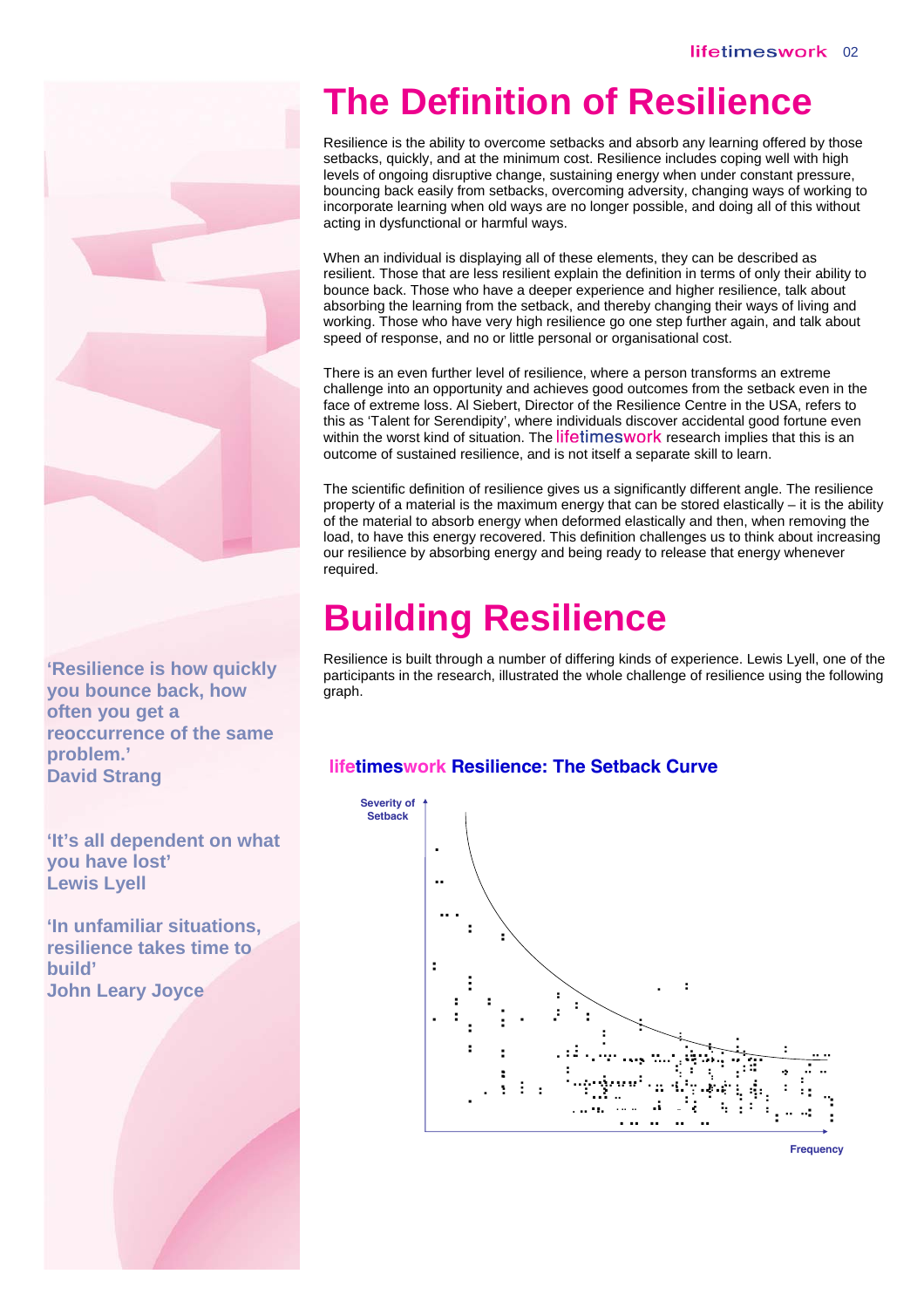The dynamics of resilience building is that our experience tends to cluster around the high frequency – low severity setbacks. Workplace relationships, the stress of work capacity or deadlines, normal family relationships; all of these types of challenges we get used to. So we get used to dealing with the same kinds of knocks. This ends up being our comfort zone.

Dealing with severe setbacks such as death, divorce, serious health issues or loss of job is entirely different. These happen infrequently. The hypothesis is that one is far less prepared for this and that our resilience could seriously fail us because of this unpreparedness. This idea certainly played out in many of those interviewed; at least those who had experienced a high severity setback had had their resilience tested. However it wasn't as straightforward as that.

Firstly, some leaders had had a number of severe setbacks – three or four, and within these were highly resilient. However they were not so resilient in their day to day workplace.

Secondly, leaders described that sometimes what apparently was in their comfort zone was often not so comfortable. People were able to cope well, with learning, speed etc, on a normal basis, but when the frequency of the setbacks rose significantly, they didn't manage so well. Volume took over, and they could become overwhelmed.

Finally, some leaders' resilience had never failed them, no matter how severe the setback. Exploring more, the lifetimeswork research uncovered a kind of tipping point where the underlying characteristics that led to this level of resilience had been built and cemented – to the extent that the individual trusted them - and essentially the individual's resilience became context free. This kind of resilience is that referred to as a 'Talent for Serendipity', where the level of resilience is so high and so constant, that the individual can transform a situation to make good of it, no matter how severe.

The quest became to understand the characteristics of resilience at this kind of level, and find out how to build those characteristics.

#### **lifetimeswork Growth of Resilience**



**Time**



**'Resilience is not tolerating pressure, pushing back and changing the situation' Angela Paterson** 

**'Resilience is an outcome' John Leary Joyce** 

**'The point of inflection towards resilience is where the personal cost is minimal' Paul Dickens**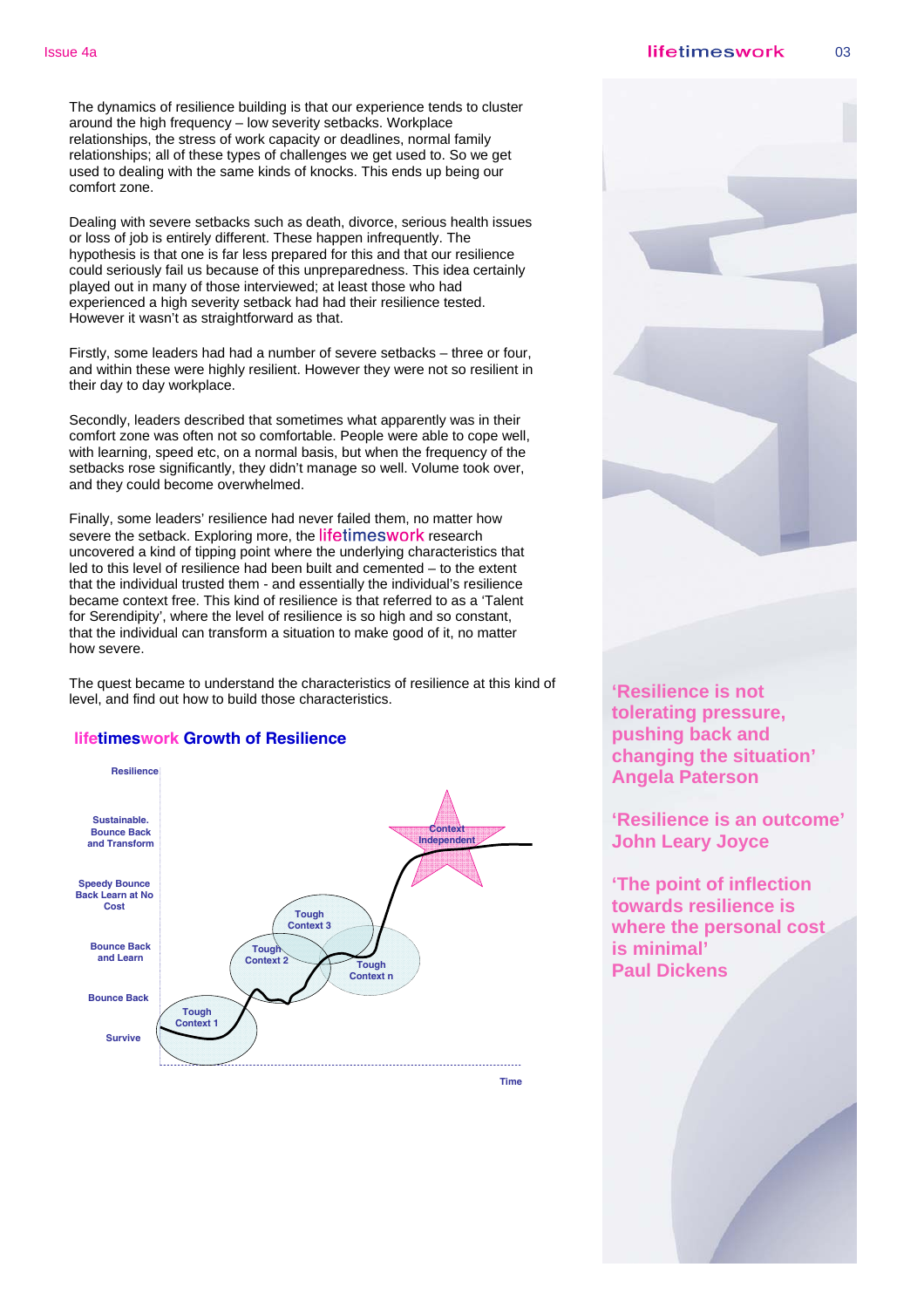## **The Resilience Engine©**

The most significant finding of the research is the concept of the Resilience Engine©. Using the model of the Resilience Engine© helps illustrate how resilience is created and sustained. The engine is made up of an inner source of fuel and an outer force, with a driving motor creating the energy between the two. The inner source of fuel and the outer force are stable, non moveable components. The driving motor moves continuously. The integration of this whole engine, the maintenance and nurturing of it, and the continuous development implied by it, is what makes resilience transformative.

### **The Resilience Engine**



The Resilience Engine© is made up of these three major components:

- 1. Internal Resources, a specific set of resources. Made up of 2 Beliefs, 7 Attitudes and Self Acceptance: the 2+7+1 formula.
- 2. External Goal Focus. An extreme, almost ruthless focus on an external goal or set of goals.
- 3. Adaptive Capacity. A highly sophisticated combination of skills that leverages the Internal Resources and aligns them to the External Goal. This is the motor of the engine, the thing that switches resilience on and keeps it going, the thing that drives the forces through the Resilience Engine© to deliver in a sustainable and steady way against the External Goal.

The key to understanding resilience is to understand each of these component parts, but most importantly, how they integrate. It is in the integration – the smooth running of the engine if you like – where resilience is built and sustained. The components are described below.

### **The Internal Resources 2+7+1**

The lifetimeswork research shows there are 2 Beliefs, 7 Attitudes and 1ability to Self-Accept that form the internal source for an individual's resilience. The combination is quite specific.

### **The '2'**

There are 2 specific beliefs that resilience depends on:

1. A belief in one's purpose in life.

So knowing that you have a purpose, and what it is. McKinsey's article on Centred Leadership  $8$  describes this as 'Meaning – the motivation that moves us. It enables people to discover what interests them and to push themselves to the limit'. This belief leads to the highest engagement if connected with the External Goal.

2. A belief is one's own judgement: judgement of other people, and judgement of things and situations.

**'There are all sorts of things that I hang onto. Including keeping focussed' David Cameron** 

**'Focussing on priorities, this builds resilience' Fiona Mackenzie**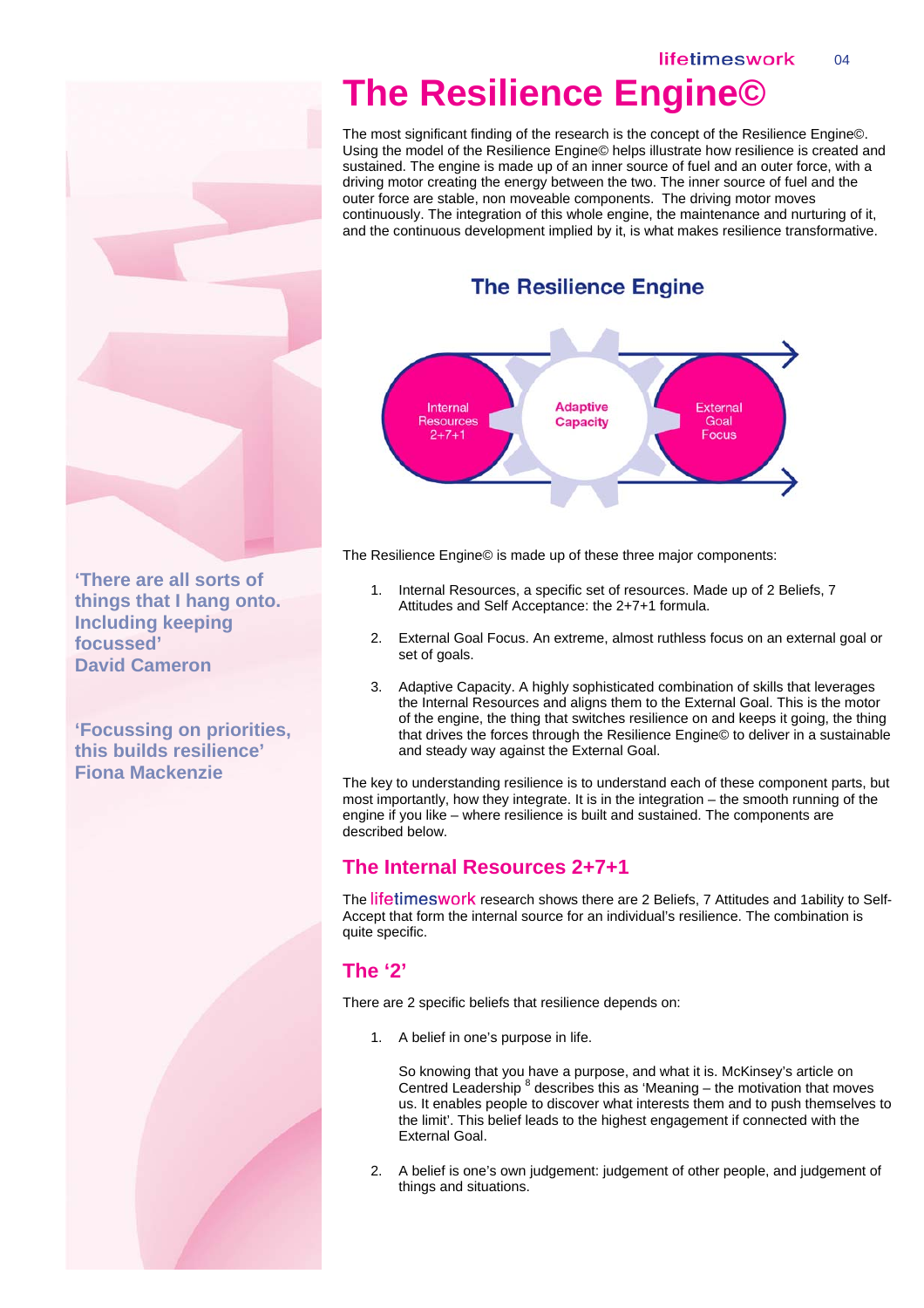### **The '7'**

There are seven attitudes whose combination is critical for the highest level of resilience

- 1. Takes full responsibility for self, own actions and reactions.
- 2. Doesn't dwell, forgives when necessary, moves on.
- 3. Not taking oneself too seriously. Humility and self deprecating humour.
- 4. Optimistic.
- 5. Grounded, feet on the ground, pragmatic.
- 6. High level of independence and independent judgement.
- 7. Values others and their opinions.

Firstly, those with high resilience take full responsibility for themselves and their actions, and they do not blame anyone or anything else for their reactions or feelings.

The 2nd attitude is about moving on, and not being caught in self-absorption. This does not mean that the individual never feels low or drained, or doesn't analyse a difficult situation or that they don't feel overwhelmed by difficulty: once the person has analysed the situation and learnt from it, they integrate the learning and move on. The key to this is their desire to live outwardly and not be caught in self-absorbing thoughts.

The 3rd attitude is not taking oneself too seriously. A combination of humility and humour, it is prevalent in those most resilient and ensures that ego does not get in the way of the External Goal. Resilient people have a full sense of self, but also a clear sense that they are not that important. For example for any chief executive they understand that it's just their watch; someone else will come along and be different. This attitude is clearly related to Self Acceptance, the '1' of the 2+7+1 formula. Self deprecating humour facilitates both humility and becoming lighter in the face of any challenge.

The remaining 4 resilience attitudes make for an interesting paradox – they are 2 pairs of countering mindsets:

- o A both optimistic *and* pragmatic person will believe in the possibility of creating options and solutions *and* will also consider and cater for all barriers
- o The extremely independent person who values *other* people's inputs will achieve a fully counterbalancing set of arguments in any situation.

Al Siebert refers to these as 'paradoxical abilities'. He in fact lists several of them, and implies that to increase resilience one should seek to develop this much more within oneself, so extending to aspects like introvertism/ extrovertism, serious/playful, hardworking/lazy, impulsive/thorough etc. lifetimesworkdid not find that the list is endless, but instead the two counterbalancing sets above are very specific.

A final word on Valuing others. The resilience literature refers often to the need for empathy. The lifetimes work research did not find this per se. Instead the differentiating attitude found was Valuing others and their opinions. For an individual to understand fully someone else's perspective does indeed require empathy. As such, the research did not substantiate that a resilient individual is wholly empathetic; a more fully comprehensive set of research questions may at another time explore this in more depth.

### **The '1'**

This refers to Self Acceptance. John Leary Joyce, a psychologist and Director of the Academy of Executive Coaching refers to four levels of mental states: Self-Hatred where there is no resilience; Self-Doubt where there is an inner critical voice that is destructive; Self Belief, and finally Self-Esteem where there is true compassion. It is the findings of this research that leaders who are resilient do not necessarily have Self Esteem, but what John Leary Joyce would describe as Self Belief, and lifetimeswork describes as Self Acceptance. They know themselves deeply, and they accept themselves - all strengths, all gremlins, all blind spots.

### **The Internal Resources versus Confidence**

The combination '2+7+1' makes for an unexpected situation which  $l$ ifetimeswork came across many times in the leaders interviewed: the combination didn't mean defacto confidence.

 were not at all confident about how to influence others of the value of that judgement. In fact many of the leaders described their confidence as shaky. For example in their own ability within their organisation to compete. Or that they believed in their own judgement, but **'I can't make others change. I can change me' Linda Urquhart** 

**'In business there is an issue of taking responsibility; blame can be placed elsewhere easily' Soraya Fenton** 

**'I don't like selfabsorption' Judy Wagner** 

**' Optimists are not afraid to frame the world as it actually is – they are confident that they can manage its challenges and move their teams quickly to action' McKinsey's article on Centred Leadership 8**

**'I accept myself. I don't feel the need to prove myself' Anon**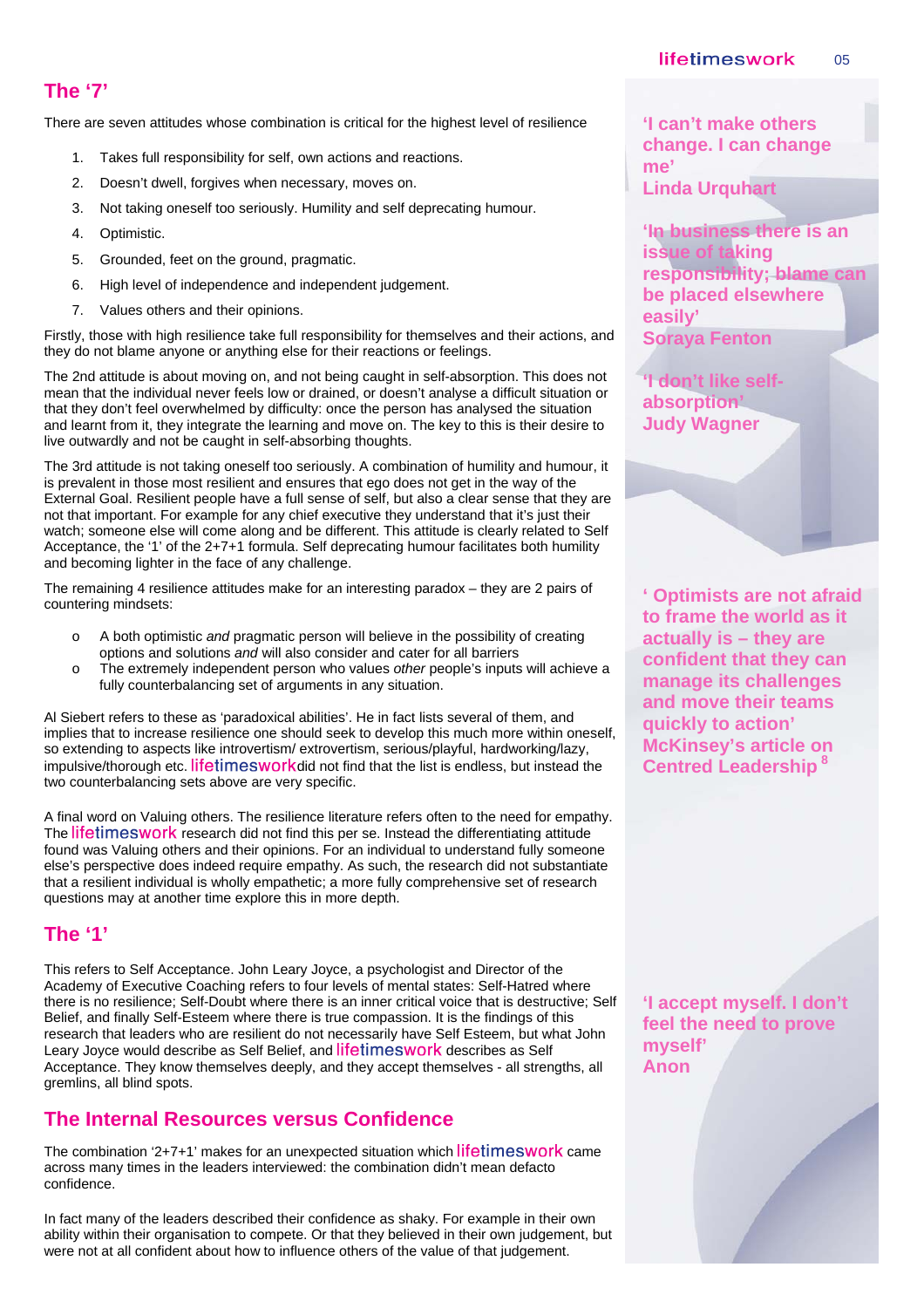**'Secure bases serve as anchors in our lives. The stronger our secure bases, the greater our resilience in dealing with adverse circumstances.' George Kohlrieser 4** 

**'You have to be open to being counter intuitive' Lewis Lyell** 

**'Other aspects include innovation, creativity. This in survival mode is the first thing to go' Heather Jack** 

This is the reason for using the term Self Acceptance and not Self Belief, the latter of which is so often interchanged with the word confidence. The overall message is heartening for others who perceive they have to have Self-Esteem to be resilient. The lifetimeswork outputs invalidate this perception.

### **The Internal Resources and 'Secure Bases'**

George Kohlrieser, in his work on leadership, refers to the fundamental nature of 'Secure Bases'<sup>4</sup> that provide the foundation for establishing high self-esteem and success. Secure bases take many forms: people, goals and things such as beliefs/religion/objects, to which we bond in a special way. Kohlrieser's work illustrates that although we are hard-wired to look for danger; secure bases enable us to see the positive side of events. The memory of secure bases give meaning to what we are experiencing.

This notion of secure bases, and particularly being loved by family and friends, is confirmed as important in the resilience literature.  $9, 10, 13$ . The lifetimeswork research confirms the need for multiple, strong secure bases:

- o The Internal Resources provide a sense of purpose, offer security in one's own judgement and provide self acceptance.
- o The External Goal gives light to this inner purpose.
- o Family and friends offer a valued Perspective because they are loved and trusted.
- o Family and friends play a key part in helping individuals accept themselves.

## **The External Goal Focus**

The second component of the Resilience Engine© is an extreme focus on an outwardly facing goal. Total outcome focus. If this goal is linked to an individual's inner purpose the bond is extremely strong.

Goals cited included social outcomes, family welfare and wellbeing, and certain visions for how to improve organisations or communities. The key for this to play a part of the Resilience Engine© is that there is a continued and almost ruthless focus on the goal. This focus is so clear that the individual will do anything – including generating all creative options available to them and their contacts – to solve any problems in the way of succeeding in their goal.

Problem solving is highlighted as a key feature in the resilience literature, especially in relation to children. The lifetimeswork research found that problem solving in itself is not found to be core for leaders' resilience. What is important is that problem solving leads to a higher success in achieving the External Goal. That, in itself, demands lateral, creative thinking.

The real mindset here is the openness to solutions coming from unexpected places, and keeping a wide compass map. This mindset is enhanced via the Adaptive Capacity.

# **The Adaptive Capacity**

The third component of the Resilience Engine© is an individual's Adaptive Capacity. This is a sophisticated mix of skills that connect the Internal Resources and External Goal Focus in continuous motion, and helps move the individual towards their External Goal congruently. It is the moving part of the Resilience Engine©.

The Adaptive Capacity is made up of three components. Firstly, Perspective – the ability to grasp context. The second is Supporting Oneself so that the individual is refreshed continuously. The last component is a Pacing Cycle – an advanced skill where an individual continuously manages their load accordingly to their capacity.

The term 'Adaptive Capacity' was coined by Bennis and Thomas in 'Crucibles of Leadership<sup>11</sup>. Their definition was related to grasping context and hardiness. Grasping context or Perspective remains in the lifetimeswork definition of Adaptive Capacity since it moves, grows and adapts. lifetimeswork has explored the underlying aspects of hardiness that results in perseverance and toughness and found them to fit more clearly either within Internal Resources or External Goal focus of the Resilience Engine©.

There were many other essentials of resilience uncovered in the research that moved and grew and adapted, and therefore formed part of the motor of the Resilience Engine©. All of these have been included within lifetimeswork's definition of Adaptive Capacity used in this paper.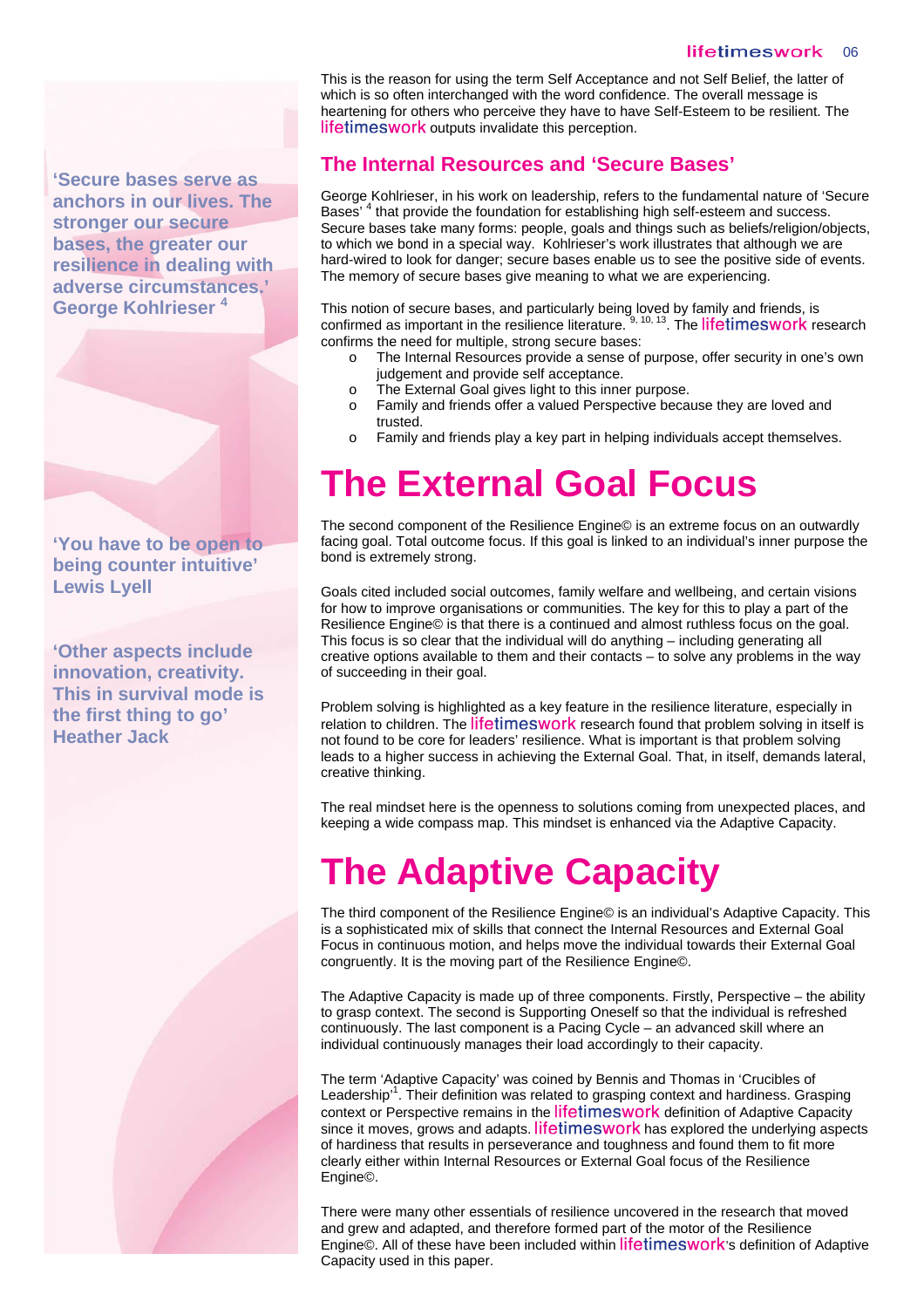### **Perspective**

Perspective is the ability to step back from a situation in order to better see and understand; in Bennis and Thomas' language  $^1$ , the ability to grasp context. This implies an ability to weigh up a welter of factors, ranging from how very different groups of people will interpret a gesture, to being able to put a situation in perspective. Perspective is at the heart of resilience. Without this individuals become disconnected from the constituents in their world; for leaders this would be disastrous.

Perspective is sought in several different ways:

Many leaders ask for the views of others, often several others, and this in turn allows them to see more angles on the situation. A particular example of this came up during one of my interviews, where the leader being interviewed had noticed a very resilient individual in their organisation who, although young and somewhat inexperienced, naturally would seek to *exactly* balance his own views of a situation with that of others. So whilst being able to believe wholly in his own stance, he also could believe wholly in the stance of others. In creating this balanced perspective he gave himself far more options for action than if he had followed his initial judgement. Two consequences arose: firstly, his final actions were more appropriate to the context of the situation, and secondly, he built his own resilience.

Most leaders interviewed relied on their partner and close family and friends – their 'Secure Bases'<sup>4</sup> - for perspective; one lesson in the aforementioned example is not to limit the people you seek perspective from, instead aim to wholly counter balance your views.

The most highly resilient people interviewed will ask others for input, but their perspective is widened principally by an internal skill: becoming slightly detached *immediately* from any situation arising in front of them. The resilience literature<sup>1</sup> confirms this notion, stating that building early insight and understanding relates to greater resilience. Highly resilient people use a third eye on the situation and on themselves, in order to analyse what is going on. This whilst remaining present and connected to the unfolding situation and those around them. This ability to self-detach and analyse, whilst continuing to feel and react to those feelings, is sophisticated. lifetimeswork met two individuals who did this naturally, but other highly resilient leaders who had learnt this.

Those that display inconsistent resilience find the demand to achieve *immediate*  perspective is difficult. Those that actively seek immediate perspective bolster their resilience enormously.

One last aspect about perspective is that is it a constant pursuit for those that are highly resilient. So they are very active in this domain.

### **Support Oneself**

This is the step on from knowing and accepting oneself. It's actively supporting oneself. This is done through whatever means the individual needs to refresh themselves on a daily or weekly basis.

Interestingly the 'what' of the refreshment is much more straightforward than sorting out one's complete health and wellbeing as much of the resilience literature implies is necessary. Their wide-sweeping presumption that because a lack of resilience can bring about ill health and disturbs an individual's wellbeing, that solving it must require complete health and wellbeing to be achieved. The lifetimeswork findings are that this is not necessary.

The leaders interviewed knew how to refresh their own energies. The real difficulty is doing this without fail, always. Those that have the highest resilience do this without fail: in fact the refreshing activity – whether being with family/friends, reading, holidaying, walking, running, listening to music – is never questioned, it just happens. Those that don't do this are less resilient.

Supporting oneself is difficult for people who do not know or accept themselves. It is also sacrificed when someone's priorities are less clear – those that are highly resilient know their external goal, and will keep 'goal-fit' in order to achieve it.

 take place regularly, no matter what. This is another element of Adaptive Capacity which is pursued actively and regularly; most resilient leaders have strategies in place to ensure that their refreshing activities **'My role helps others reframe difficult situations and give them confidence' Fiona Mackenzie** 

**'There is a spectrum of right and wrong' Kathy O'Neill** 

**'Actively managing energy levels is crucial to leaders. Self –awareness lets you deliberately incorporate restorative elements into your day.' McKinsey's Article on Centred Leadership 8**

**'You have to look after yourself on behalf of the** team so no-one els **to carry you' Tom Ward**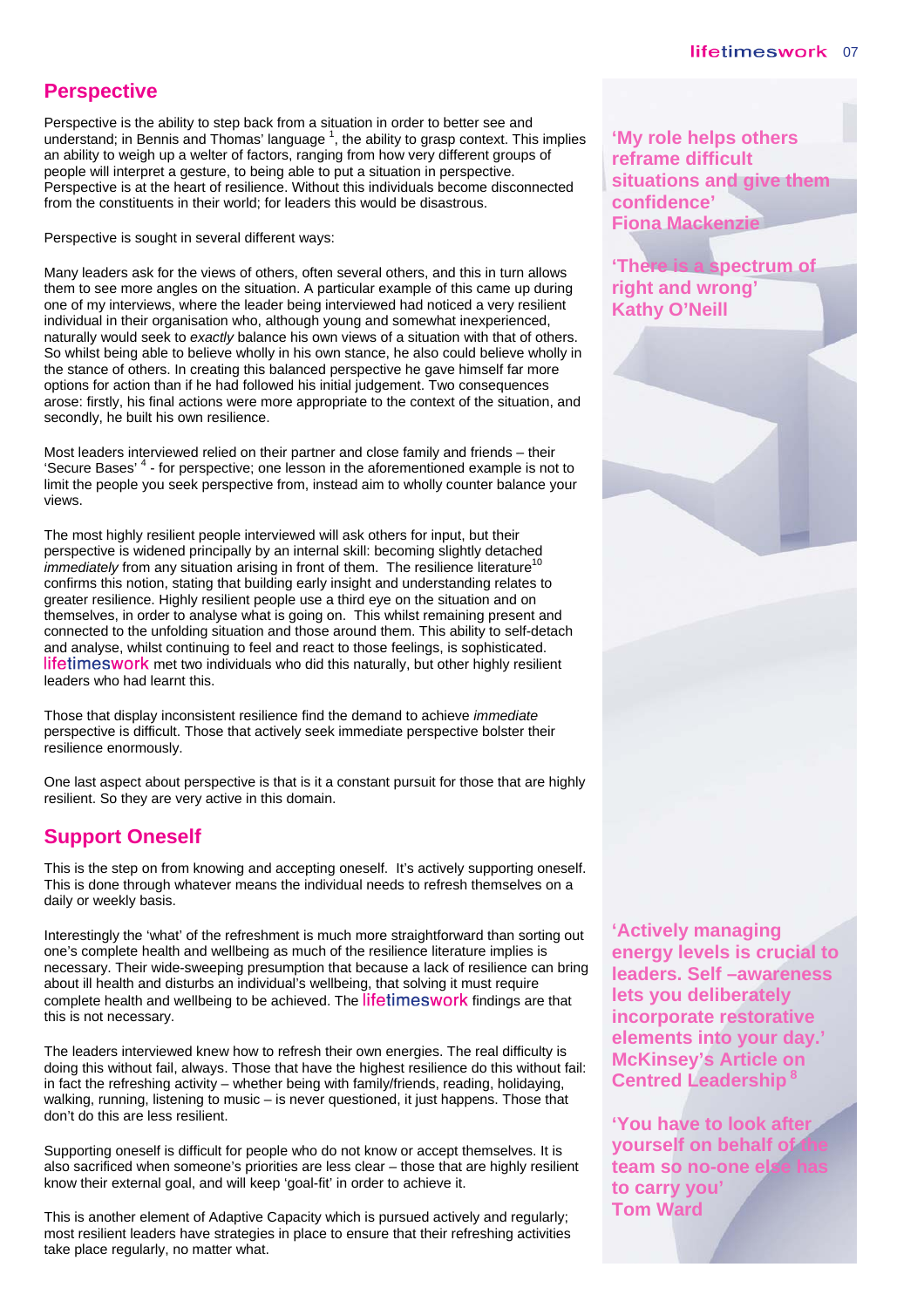#### lifetimeswork 08

**'I'm noticing much more' Ros Borland** 

**'There are no-go areas. I'm like a concrete bridge: it can take the strain but not too many trucks over at the same time please!' Pamela Lyell** 

**Pacing** 

This is the most sophisticated of the skills within Adaptive Capacity. A rich learning cycle is embedded within it, and feeds the individual's ability to pace themselves. Pacing allows the individual to anticipate the challenges coming up, and plan to act on these challenges in a timely manner that completely embraces the individual's capacity at that time. Thereafter the individual acts, succeeds or fails, learns, lets go elements of failure, and goes back to the sensing of the next set of challenges.



Here are some key aspects of the pacing cycle.

Firstly the individual is alert to what might affect them, and especially what might affect their goal-focus. This is a very, very active element of a highly resilient person. They have sensing mechanisms – both in themselves and via others – to sense what challenges are ahead. They are in a ready and relaxed state of anticipation. Interestingly, this requires a mid-level percentage of their energy; they seem to operate around the 60-65% capacity at this point.

Once identified, a challenge is assessed against the individual's capacity for successfully dealing with it. No self delusion is involved in this; this is a true mapping of capacity. Included in this understanding of capacity is the individual's ability to stretch. Resilient people do not shy away from the difficulty of working at full capacity; they understand it may take close to 90-100% capacity utilisation to successfully transform the challenge. Capacity assessment is done using both optimism and pragmatism, and demands this stretch. However, the fundamental aim behind this assessment is to achieve a steady state increase in energy rather than high peaks and troughs. It results in ruthless prioritisation and saying no often.

#### **lifetimeswork Pacing**



It's the long game that resilient individuals want to win. The resulting energy or capacity usage is more efficient. The opposite, where pacing is not adopted seriously, results in inefficient use of energy.



**'It's linked to energy; you need to maximise this. People who aren't resilient are too tired – hunger has worn off and success has taken its toll; people have lost their spark.' Charlie Dawson**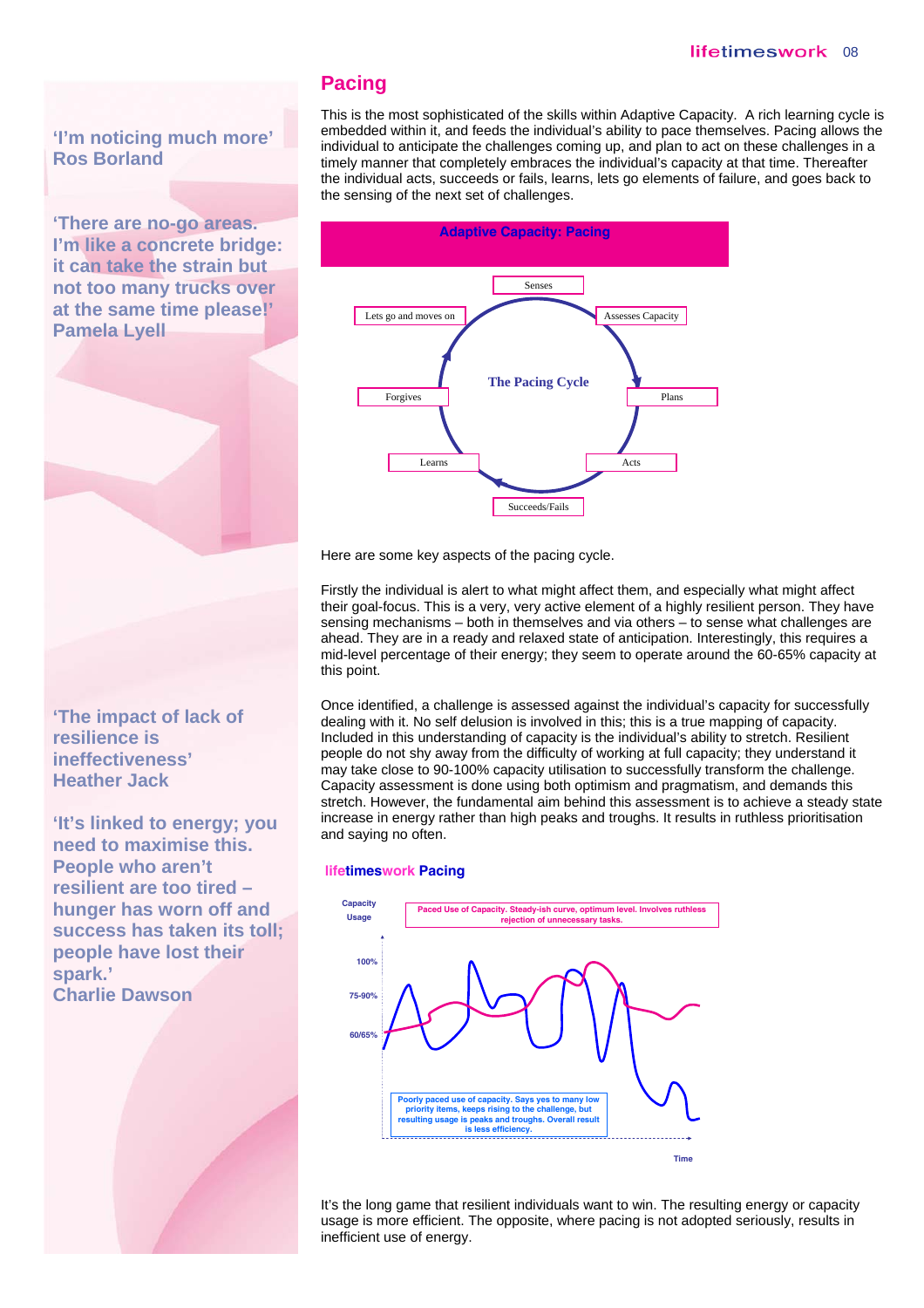### **Adaptive Capacity Summary**

Overall the Adaptive Capacity is a steadily moving motor that requires continuous oiling of its wheels. When it works well, it works easily.

This whole area is the most inaccessible for those who are less resilient. One can work on Internal Resources, and External Goal Focus; they are more easily understood and can be released or built if desired. The Adaptive Capacity is slower to build; it takes experience and time to understand how to pace oneself with all of the implications around that. It also takes experience to know what one's capacity is for stretch. And it takes making significant changes to increase one's capacity.

# **Resilience Engine© Breakdowns – 10 Reasons**

A test of the model of the Resilience Engine© has been to check the reasons quoted for when an individual's resilience has failed them. The model stands up to this test. It can be used to summarise the main danger areas:

### **Internal Resources – 4 of the Breakdown Reasons**

1. The person's self-acceptance – the '1' – of **2+7+1** is incomplete or variable.

In some instances this is shaky; in extreme cases the individual's true self is actually denied. Most commonly lifetimeswork came across denial of certain elements, or a skewing of certain elements:

- o Not accepting a true intellectualism because the individual felt they were not bright enough.
- o Being afraid to nurture compassion in fear of losing an inner authority that drives their success.
- o Very commonly, needing to be liked in order to like self. The lifetimeswork output shows that liking oneself is actually not very material to resilience. What is relevant is accepting oneself.
- Lastly, and again extremely common, an impatience with self  $-$  for not succeeding to meet one's own ambitions or expectations. This can include physical, intellectual and/or emotional expectations.

The link between the '1' and one of the '7' attitudes, namely, Taking full responsibility for self, became evident here. Resilient people work at accepting themselves and especially in the area of accepting their own limitations.

Individuals in a state of non-acceptance of self are likely to be trying to be who they are not. 'I should/I ought to' statements emanate. This stance is ill conceived and drains energy from the individual. To quote John Leary Joyce again, 'change occurs when we become who we are and not when we try to become what we're not'.



**'Change occurs when we become who we are and not when we try to become what we're not' John Leary Joyce** 

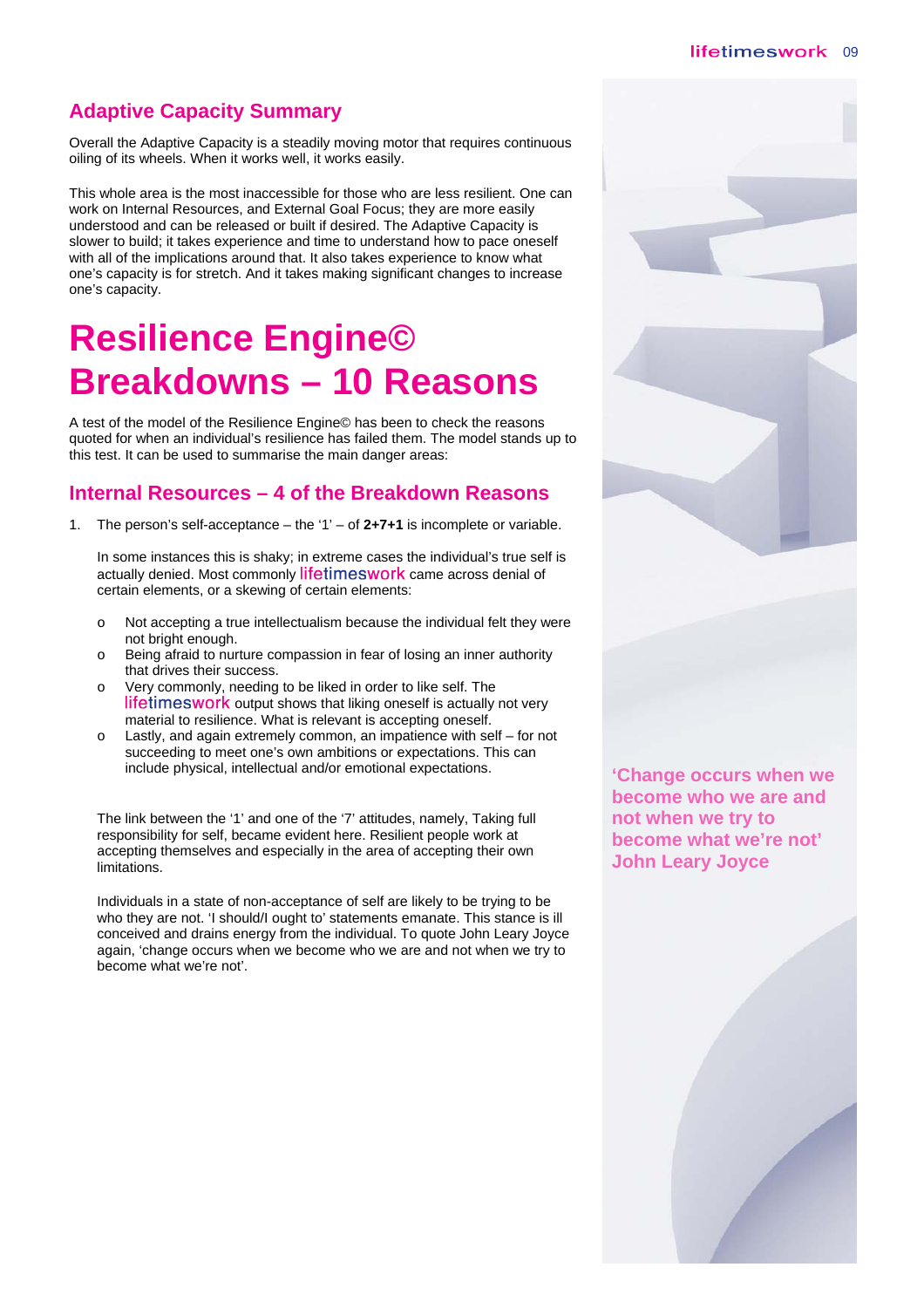**'The key to ensuring perspective is to set robust boundaries' Heather Jack** 

**'Feeling like a hostage is the opposite of being resilient. Being a hostage to another person or being a hostage to our own inner reactions, thoughts and emotions are interconnected – the outcome is to become a victim.' George Kohlrieser 4** 

**You have to be part of the team; you can't be a prima donna' Tom Ward** 

**'The issue for resilience is the gap between one's expectations versus capacity.' Linda Urquhart** 

2. The '2' beliefs of having an inner purpose and believing in one's own judgement, are not assimilated wholly into the individual.

One of the three most cited breakdown reasons. Not being very clear on one's own stance, or aiming to please others more than oneself, or even doubting the right to hold a judgement, all lead to boundaries being dishonoured. This is not about a particular situation or event or topic where uncertainty can arise. It's deeper than that, it's more endemic. It's about having to rely on others for validation.

So for example, dealing with conflict may be very difficult because conflict outcomes include the risk of displeasing others. If driven by the need to please others, individuals choose to self-sacrifice and in doing so may ignore their own boundaries of what's good for them.

In less antagonistic situations, lifetimeswork found that individuals who were less clear of their own judgement sought for approval from others. In doing so they became vulnerable to others. If empathetic, these others would provide a real support. If not empathetic, the individual could be walked over and their boundaries broken.

The consequence of boundary violation is a loss of internal self belief especially around belief in one's own judgement. The irony is that the individual seeks to increase their own sense of self-belief by reliance on others, but what they achieve can be the opposite.

3. Independence, one of the '7' attitudes, is weak.

This leads to an imbalance of Perspective and an inability to decide, impacting the External Goal Focus.

4. Humility, one of the '7' attitudes, is weak. Instead there is arrogance.

This is a setup to fail situation. As Heifetz and Linsky say in 'A Survival Guide for Leaders'<sup>1</sup>, 'A grandiose sense of self-importance often leads to self-deception. In particular you tend to forget the creative role that doubt places. The absence of doubt leads you to see only that which confirms your own competence, which will virtually guarantee disastrous missteps.'

### **External Goal Focus – 1 of the Breakdown Reasons**

5. Where there is little connection to a compelling and meaningful goal or set of goals.

So for example, there were participants who were extremely resilient in the face of extreme difficulties, because they had meaningful goals in each situation. Faced with divorce, it was to rediscover themselves. In the face of loss of a parent, it was to understand more about the value of life and how to live their own life more meaningfully.

But the same participants found it difficult to remain resilient in work, despite the pettiness of the challenges. Career aims were somewhat detached from their true self, and organisational goals were not connected to their core values. These individuals lacked a motivation for remaining resilient in work, and therefore lost energy and were in fact drained by it.

### **Adaptive Capacity – 5 of the Breakdown Reasons**

6. Expectations of self are out of kilter with individual's capacity.

This is one of the three most commonly cited resilience breakdowns. The implications of ignoring the limitations of one's own capacity are stress and ill health, with knock on consequences of poor decision making and poor performance.

The Pacing Cycle is sophisticated and flexible – and the most difficult part of it is to assess one's own capacity. Individuals have surprised themselves of how well they have coped under pressure; at the same time, most leaders overestimate what they can handle by themselves.

The whole outcome of the Pacing Cycle is for steady capacity usage. This takes real self-knowledge, real self-acceptance, a real understanding of the needs of the challenges coming up, and an ability to extend one's capacity within an event through oneself *and* through others.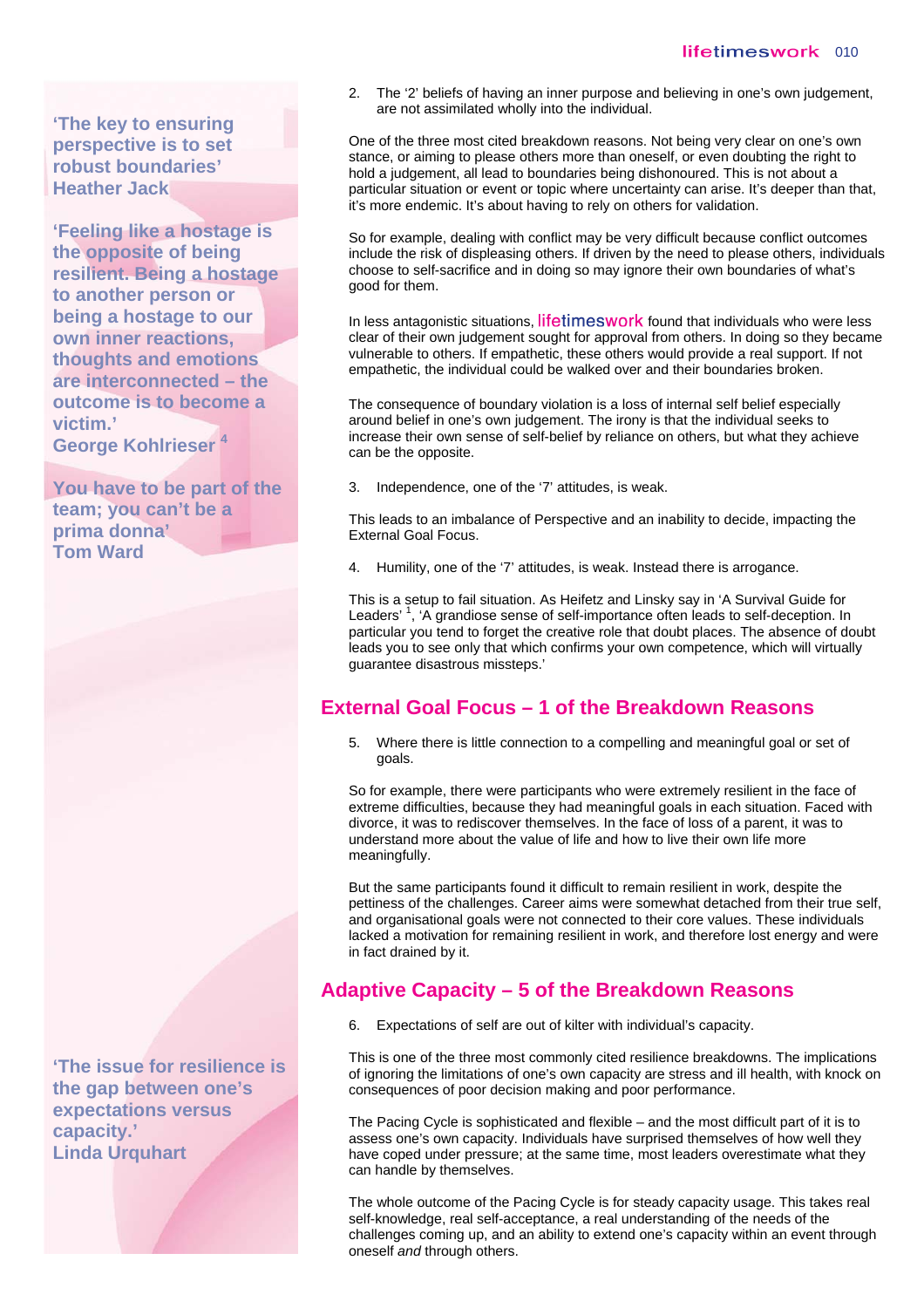7. Rejects self reflection so prevents deep learning.

Very few leaders interviewed suffered from not learning, but there were learning blind spots where individual self reflection was painful or embarrassing. Those that truly learn will learn about anything and anyone in order to achieve the best outcomes related to their external goal.

8. Doesn't support themselves; does not allow for refresh.

The easiest element of Adaptive Capacity to let slip. This fundamentally comes from not having experienced the Pacing Cycle and its power, and therefore not understanding the need for steady energy usage. Implications are that challenges are met full-on with a high massive drive of energy. The knock on consequences is tiredness which weakens the problem solving element of External Goal Focus and the Perspective and Learning elements of Adaptive Capacity.

9. A Do-It-Yourself approach dominates an individual's style.

The last of the three most cited breakdown reasons. Help from friends/family/colleagues and indeed acquaintances is denied, rejected or often not requested. This compromises Perspective, and the Pacing Cycle.

10. Having to succeed, not accepting failure, and thereby not learning how better to do it better.

This often seems to be driven by a belief that success is necessary at all times, so admission of mistakes is difficult. This in turn means that sharing mistakes with others so that one can more fully understand their source and how to avoid repetition is not done.

### **Resilience and Control**

This merits a separate discussion since needing to be in control is both a friend and foe of resilience.

During a difficult challenge, individuals feel a strong need to feel more in control. Being in control helps leaders stand back which in turn helps to problem solve and manage energy usage.

There is however a certain point during the building of resilience where needing to be in control is self-defeating. Certain situations are outwith an individual's control. Accepting this can be very difficult for people; they do not understand how their normal rules of managing challenge no longer work. The best that can be done is to achieve the best possible outcome on what can be controlled, and let go and accept the rest. Letting go of the need to control is a sophisticated skill. There are three observed ways used to manage this:

The first, and easiest, is that leaders did not fundamentally need to be in control. They could both lead and be led equally, and were quite natural in both modes.

The next was a learned skill, where leaders could let go under certain conditions. Their experience had taught them that there was no other way, and their efforts were spent in building resilience within people affected by the challenge, rather than controlling the challenge itself. Many leaders struggled with this, and especially when faced with a crisis.

The last point of needing to let go of control was at the point where resilience was extremely high and letting go of control easy, but in order to sustain this level, their comfort zone had to be extended significantly. A *big or extremely different* change was necessary. The principal change cited was to become a part of something much bigger than their current domain, where they would facilitate a change, but the change was defined and shaped by many others. This would be the ultimate in letting go of control – success would be in the leaders' ability to enable the release of connections and opportunities, but with no real say in how the movement would develop. This latter challenge of letting go of control was cited by a number of very highly resilient people as being daunting.

**'Self awareness is key. It's taken a long time to understand that. It's the core of a personal state of resilience.' Heather Jack** 

**'There are no mistakes, only opportunities. Resilient people always reframe mistakes.' John Leary Joyce** 

 **'I've learned to accept unpredictable events' Soraya Fenton** 

**'I've had to relinquish control. I'm not frightened of the future; you just have to trust yourself' Ros Borland** 

**'Highly ego-resilient individuals are characteristically able to modify their level of control, either up or down, as may be appropriate to the context.' Letzring et al<sup>11</sup>**

**'The desire for (over)**  control can make you **agent of the organisation's wish avoid contentious issues' Heifetz and Linsky 1**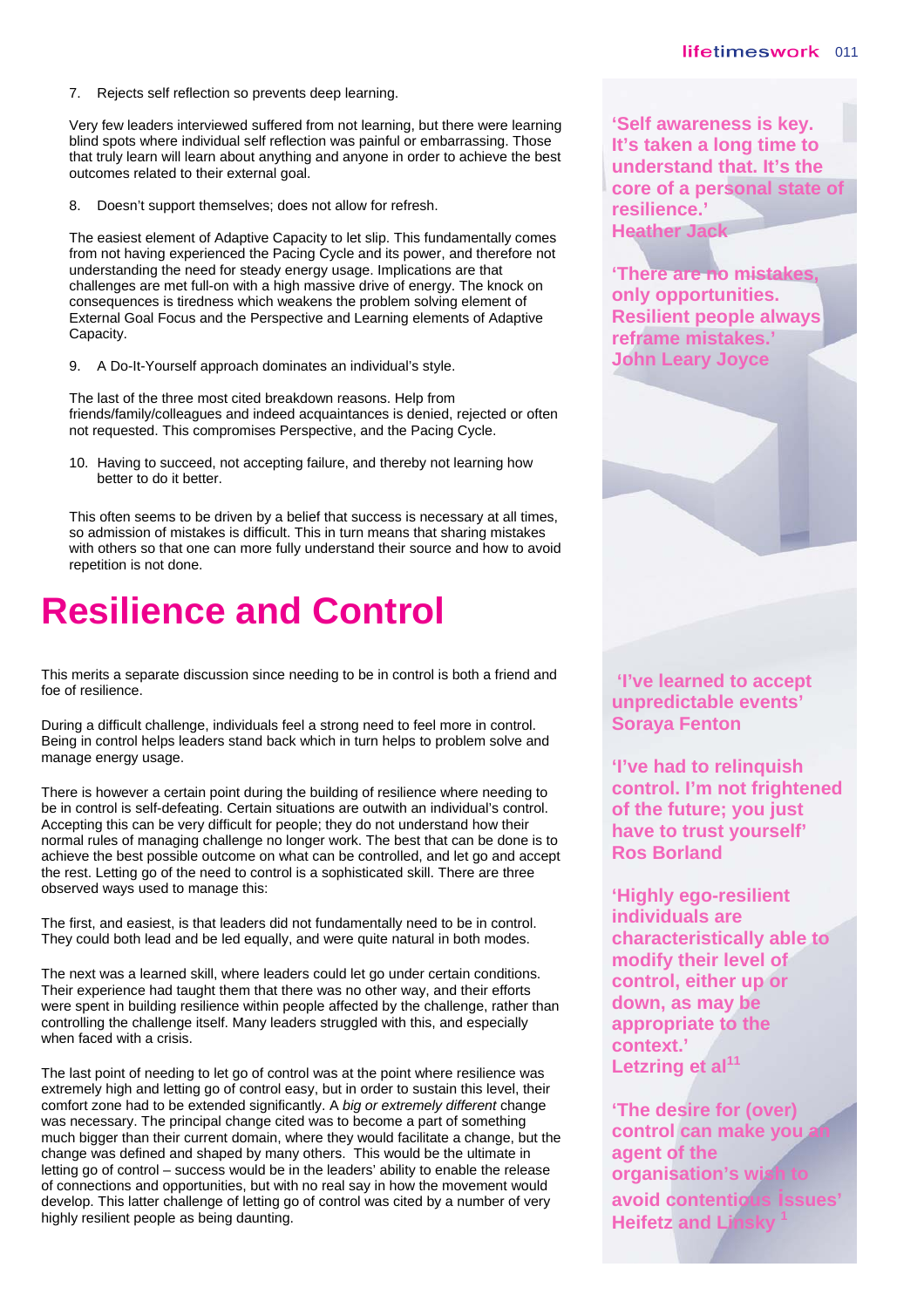#### **'I think my resilience is going down; I take less risks' Lewis Lyell**

## **Sustaining Resilience**

The question of the need to actively sustain resilience was raised during the research. Some Leaders felt their own resilience had dropped, because they weren't stepping outside their comfort zones often enough. The consequences were that their resilience was not as robust.

This is strongly linked to John Leary Joyce's teaching that we are hard-wired to make patterns, Gestalts, to make sense, so we are satisfied and complete. These patterns offer effectively a comfort zone. All individuals, even if high risk takers and superb learners, will find a natural limit for pushing their comfort zone beyond which takes a huge effort. One way Joyce encourages learning is to change by doing something completely different. He for example has recently taken up tango dancing to do just that!

Effort is required to sustain resilience. When the resilience level is highest, the effort is considerable: it necessitates either letting go of control or undertaking an extremely new or different form of activity to extend learning.

## **Sector Differences**

The 25 Leaders interviewed were fairly evenly spread across three sectors: Public/3<sup>rd</sup> Sector; Corporate and Entrepreneurial. There are some interesting patterns:

Firstly overall the **Public/3rd sector** showed the most complexity:

- o The average of the self ratings of resilience was the lowest across the three sectors at 5.5/10, but the spread was the highest.
- o There were two areas of concentration of self ratings: the highest number of leaders across all 3 sectors who rated their resilience as 10/10; plus the highest number of leaders who rated their resilience as the lowest. Two chunks on the extreme, with very little in between.
- o The External Goal Focus provided much of the reason for the very high levels of resilience within the sector; the drain at the lowest levels seemed to be related to Internal Resources, and particularly the '2' of the 2+7+1 formula, being undermined.

The **Corporate sector** showed the highest homogeneity:

- o 85% of the leaders interviewed rated themselves with the same level of resiliency.
- o This level was 8.5/10, a high level of resiliency.
- o Fundamentally this rating was due to the variety and complexity of challenges faced within a large corporation, but also reflected that ultimate risk taking is not part of the normal scene, and therefore transformative resiliency remains illusive.

The **Entrepreneurial** sector showed

- A more typical bell curve around self-rating.
- An average rating being at 7.8/10 (Note that perhaps the sample, which is small, is not representative sufficiently of this sector, since one might imagine their rating to be higher).
- o There were two reasons that were consistently pulling away from Entrepreneur's resilience.
	- The first is that there was less time for self reflection. This had knockon consequences on the '1' of 2+7+1, Self Acceptance. Plus it affected Adaptive Capacity in terms of Pacing: Entrepreneurs suffer from expectations being much higher than their capacity.
	- o The second, and most common reason cited amongst Entrepreneurs for a diminishing of resilience was the Do-It-Yourself approach; Entrepreneurs like to be in control, they don't easily ask for help and they find it tough to admit to being wrong.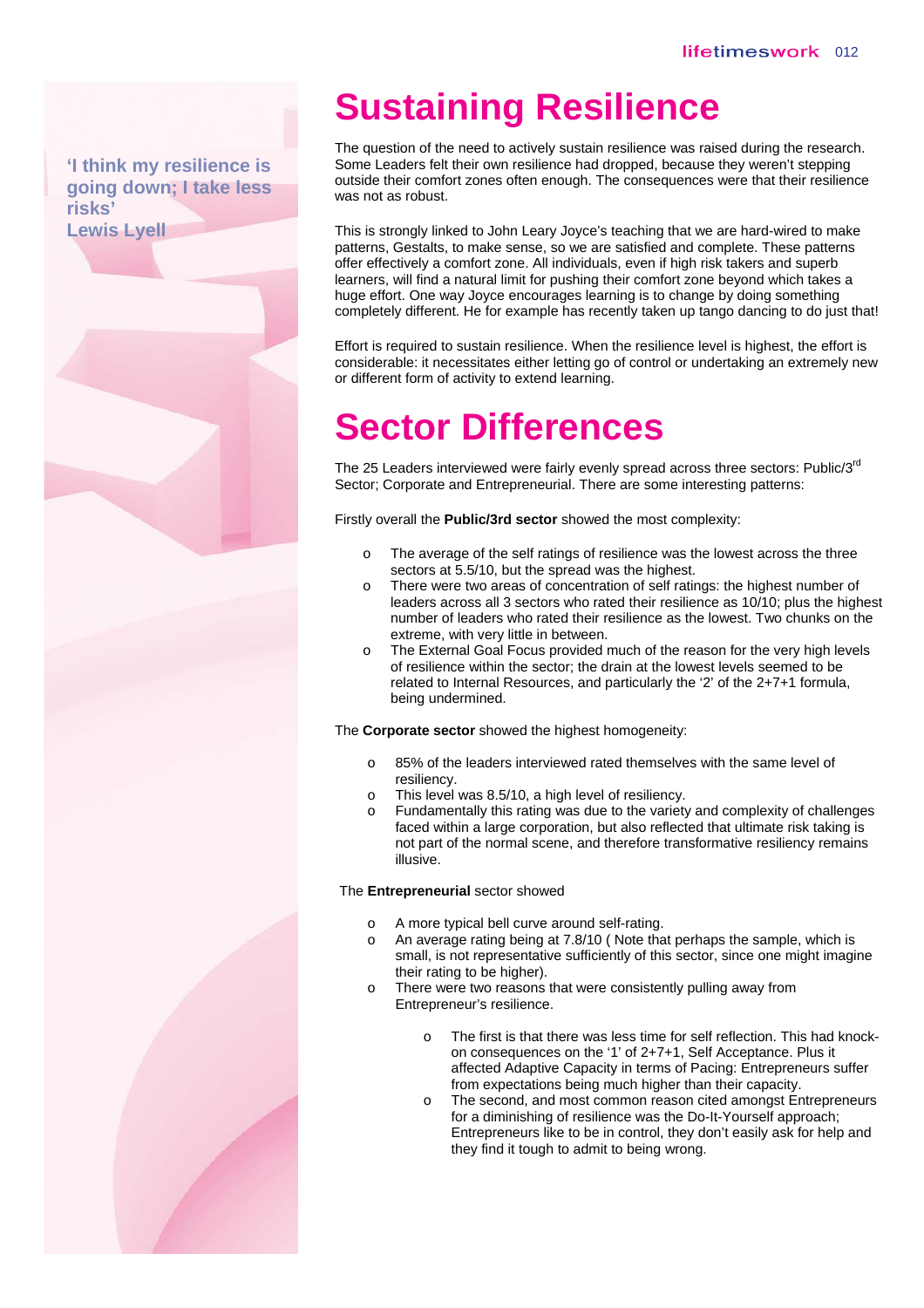# **Gender Differences**

The average difference in self-ratings of resilience between men and women was around 20% with women rating their resilience to be lower than those of the men: 43% of the female leaders rated their own resilience as above the 8/10 level, whilst 63% of the men did. Those women citing a lower rating talked about resilience wobbling or failing them many times. There were three reasons that seemed to be common:

- 1. This set of women had the highest discrepancy between the expectations they had of themselves versus their own capacity. Expectations were extremely high, and often unrealistic, around standards, volume of things taken on, and the variety of responsibilities.
- 2. A number of the women within this set need to be liked, stemming from incomplete Self Acceptance. This is perhaps linked to the above point on unrealistic expectations versus capacity.
- 3. Many of this set of women hold a belief that they have to be the fixers of any problem – so many elements of the Resilience Engine© remain undeveloped
	- o Ruthless sticking to the External Goals proves difficult: there are so many competing needs.
	- o Individuals' Adaptive Capacity is underdeveloped, particularly Supporting Oneself and Pacing oneself.
	- o There is an underlying and opposing belief that they are less important than others, and this means their own Internal Resources are weakened.

# **Organisational Resilience**

The lifetimeswork research explored in the main personal resilience, but also made preliminary links to organisational resilience. The following findings should be considered therefore as an early hypothesis of what drives organisational resilience.

There was general agreement across the leaders interviewed that organisational resilience relies extremely heavily on the personal resilience of the Senior Management Team of the organisation. There were a few dissenting voices, but in general this was strongly supported. The resilience research  $1.7$  shows there are clear parallels between the elements of the Resilience Engine© and organisational resilience in the areas of Pacing and of Adaptability/Flexibility.

Further to individual resilience, particularly that of the leaders of the organisation, the participants of the interviews stated that there are a further 6 elements necessary for organisational resilience:

- 1. Consistency. Of culture, of communication, of message, of values, of style of decision making, of trust. Galford and Drapeau in The Enemies of Trust<sup>1</sup> propose that consistency of trust within an organisation not only is important to organisational effectiveness, but paramount in a time of crisis.
- 2. A consensus, inclusive and collaborative culture. Command and control does not build a resilient organisation.
- 3. A learning culture within linked communities and across the organisation. This has to be supported specifically via both formal and informal means.
- 4. There has to be an emotional contract between the organisation and the employee, linking the individual to the organisational aims. If this is not refreshed or cared for, motivation for risk taking and high performance is lost.
- 5. An organisation had to explicitly deal with challenges to resilience such as stress and workload. Prioritisation has to be ruthless. Space to adapt and change has to be given to individuals and teams. The Senior Management Team has to have the space to think in order to achieve resilience in themselves individually and as a unit.
- 6. Lastly, learning from the Entrepreneurs especially but echoed elsewhere, don't hide difficulties or ambiguity from staff. If these are hidden, the organisation has no chance to build true resilience.

**'Resilience in leaders filters down in an organisation' Linda Urquhart** 

**'Personal resilience oils the wheels of the organisation. It releases the potential of the organisation' Mairead Ferguson** 

**'The link between personal and organisational resilience is profound where the organisational ambition is the same as the individual drivers for those who work in it' David Cameron** 

**'Consistency is key' Anon** 

**'The heart of any healthy group lies in the intensity of the bonding between people and the organisation's go George Kohlrie**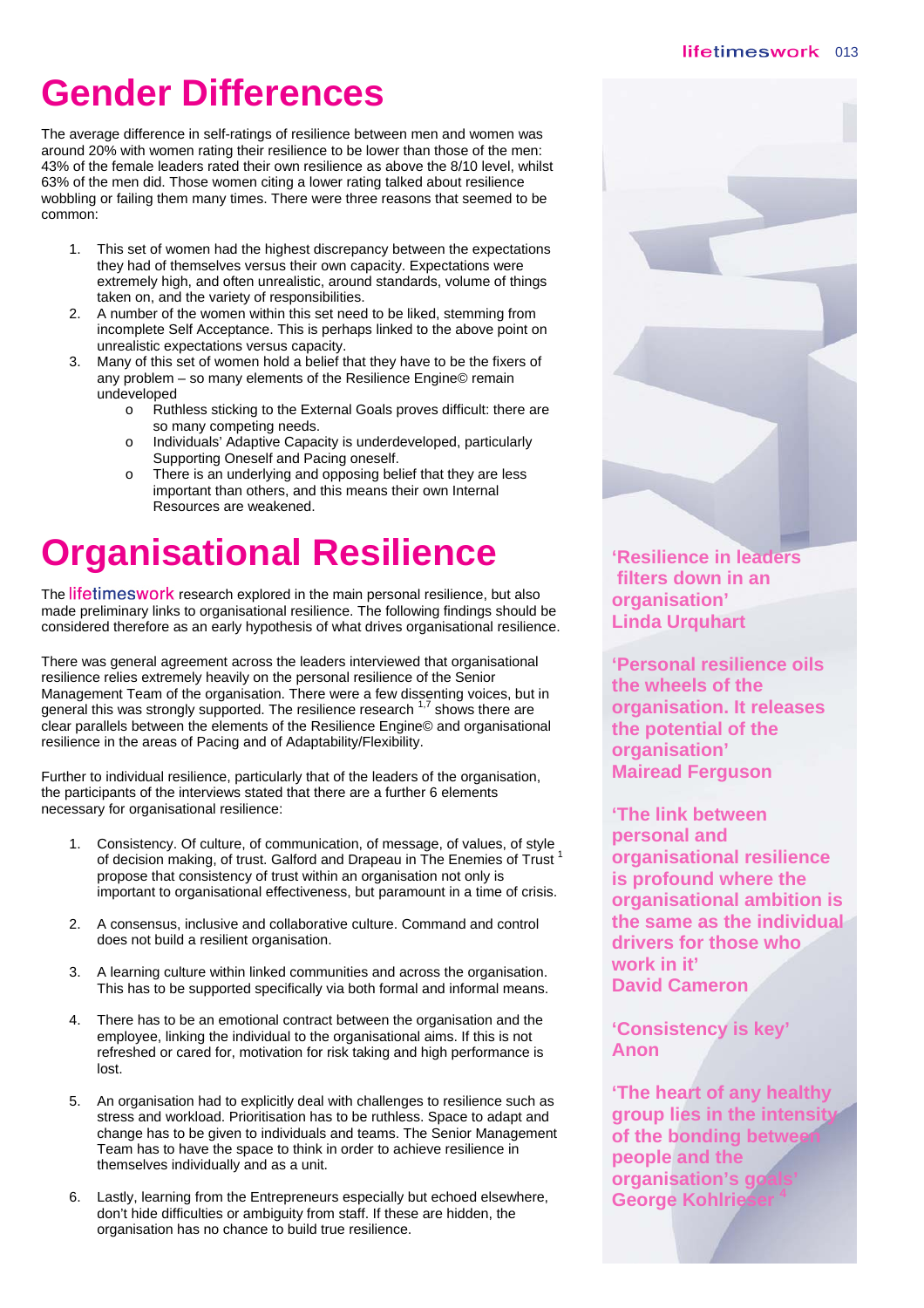#### lifetimeswork 014

**'Our children need more resilience: there are so many choices and therefore the risk of more disappointment; there's more risk and responsibility to get things right' John Leary Joyce** 



One last word on organisational resilience. Research has clearly shown the need for a systematic approach to engendering compassion. Dutton et al <sup>1</sup> found that 'A Leader's ability to enable a compassionate response directly affects the organisation's ability to maintain high performance in difficult times': the compassionate leader provides a context for meaning – creating an environment where people can freely express how they feel, and a context for action – creating an environment in which those who experience pain can find ways to alleviate their own and others' suffering.

## **The Bottom Line of Resilience**

- 1. Resilience is important to leaders. Those that have the highest resilience work hard at nurturing and sustaining it.
- 2. Resilience relies on complete Self Acceptance. It does not rely on Self Esteem or Self Liking.
- 3. Resilience relies on a number of deep beliefs and deep attitudes, the 2+7 of the Internal Resources 2+7+1 formula. If not present innately, building these takes profound inner work.
- 4. Resilience relies on connection with an External Goal that is compelling and meaningful.
- 5. The most challenging aspect for building and sustaining resilience is an individual's Adaptive Capacity. Experience and time is required to build Adaptive Capacity, and it requires continual support.
- 6. The output of the Pacing Cycle, part of the Adaptive Capacity, is a steady use of one's own capacity and energy, even in the face of challenge and setback. This involves ruthless rejection of unnecessary tasks, and this in turn relies on extreme clarity of the External Goal.
- 7. Resilience is not the same as confidence; indeed many leaders quote a lack of confidence despite very high resilience.
- 8. Resilience requires a sophisticated relationship with the need to be in control. Resilience is built by becoming more in control – of those things that are within one's control. But it also requires a complete letting go of control for those things outside of one's control. This may sound extremely obvious, but the understanding of what lies outwith one's control has to be developed.
- 9. Resilience, even at the highest level, needs to be sustained. At the highest level this means effecting a big change.
- 10. Women rate their own resilience lower than men. There are 3 common reasons for this: a capacity versus expectation issue; a lack of self-acceptance; and finally the belief that they are fixers of any problem - this gets in the way of full development of all 3 components of the Resilience Engine©.
- 11. Each sector has a particular pattern around resilience. The Public sector is most complex, with both the highest and lowest resilience ratings. The Corporate sector has the most consistent ratings, but top ratings remain illusive. The Entrepreneurial sector has the lowest average rating, with two fundamental reasons – a lack of time for reflective learning and a prevalence of DIY thinking.
- 12. Organisational resilience depends heavily on the individual resilience of its key leaders and the resilience of its Senior Management Team as a unit.
- 13. Organisational resilience relies on a further six factors, including a collaborative, inclusive style and openness of culture.
- 14. There are 10 major reasons for breakdown of the Resilience Engine©. The 3 most common are
	- o The '2' beliefs are not assimilated wholly
	- o That individuals' expectations of themselves are out of kilter with their individual capacity
	- o That a DIY approach is preferred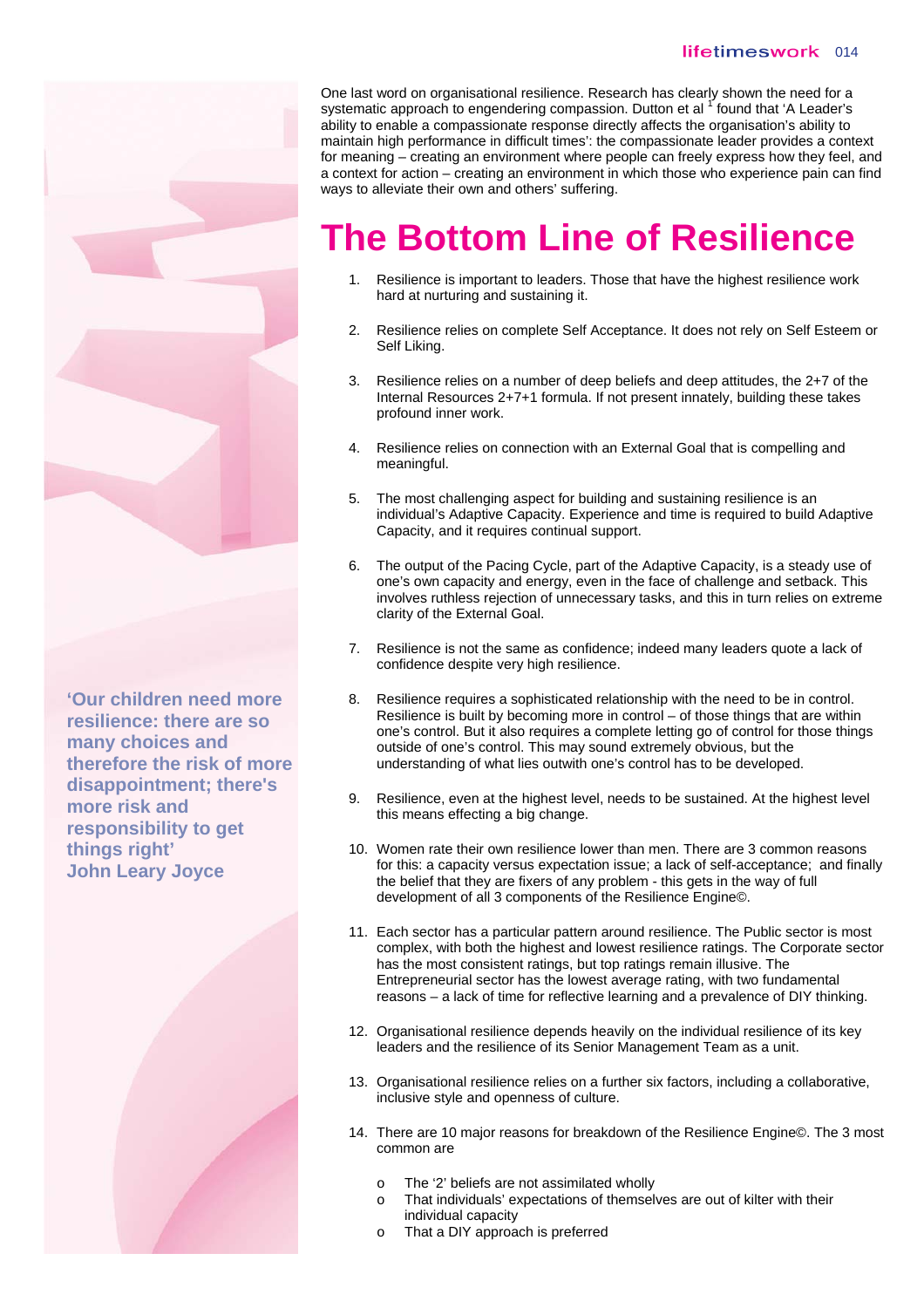# **10 Implications for Coaches**

- 1. Mirroring the learning of organisational resilience, working explicitly on resilience will help build and sustain clients' resilience.
- 2. Act early. Early insight and understanding relate to great resilience.
- 3. Overall, coaches may find that some of the payoff associated with the work to build and sustain the Resilience Engine© may not be understood until the client experiences a severe setback. Any meaningful case studies that can be used by the coach to avoid this situation would be useful.
- 4. Helping to build any false sense of confidence will contradict the building of resilience; confidence must be based on absolute reality.
- 5. Coaches may find that they are not that welcomed by Entrepreneurs who don't have so much time to reflect. Fast and non-indulgent means for self reflection that is extremely outcome focussed need to be devised for this set of leaders to find resilience coaching useful.
- 6. Coaches working on resilience should pay particular attention to women leaders' challenges and be prepared to work at a deep attitudinal level.
- 7. Normal coaching for individual leaders can bring the following forms of help to building and sustaining resilience
	- o Offer Perspective.
	- o Help uncover and support clients self acceptance. Building on the notion of 'Secure Bases' <sup>4</sup> is critical to this.
	- o Help build clients understanding of others to build both the appropriate attitudes and skills of getting perspective.
	- o Help clients bolster their learning capabilities.
- 8. Advanced coaching for individual leaders can help
	- o Challenge the sticking points for full Self Acceptance.
	- o Challenge arrogance.
	- o Build the 2 Beliefs and 7 Attitudes of the Resilience Engine's© Internal Resources 2+7+1, and the elimination of limiting self-beliefs.
	- o Build Adaptive Capacity components. Pacing is the most sophisticated and challenging; deep learning based on evidence is required for the client to assimilate their own capacity. Coaches might have to strongly challenge clients to accept the limitations of their own capacity.
	- o Challenge clients to follow meaningful goals for themselves.
	- o Challenge clients' tendency to place refreshment of self as a low priority.
	- o Help clients with a high level of resilience to step way outside their comfort zone to sustain their resilience.
- 9. Advanced coaching skills for resilience include withstanding and being present to client negativity, disappointment and unstable emotions. Clients will only accept this level of exposure when there is full trust placed in the coach.
- 10. Coaching for organisational resilience requires advanced coaching skills at both an individual and team level. One of the most difficult challenges in this for a coach is enabling command & control style organisations to see how this style will not build resilience in the organisation.

**'Coaching can be very beneficial – it helps you get perspective, it can help you make sense when you're overwhelmed' Kathy O'Neill** 

**'Organisational Design makes a difference; it can help create a culture autonomy and empowerment.' Heather Jack** 

**'You have to be able to withstand the client's disappointment' John Leary Joyce** 

**'Reassurance is ineffective' John Leary Joyce** 

**'You get what you work for; you get what you push for' Lewis Lyell** 

**'Coaching matters for more serious setbacks, you need to get perspective' Lewis Lyell** 

**'The data suggest that early insight may relate to greater resilience through new understanding about the struggle. This helps externalise rather than internalise the problem.' C.S.Clauss-Ehlers et**